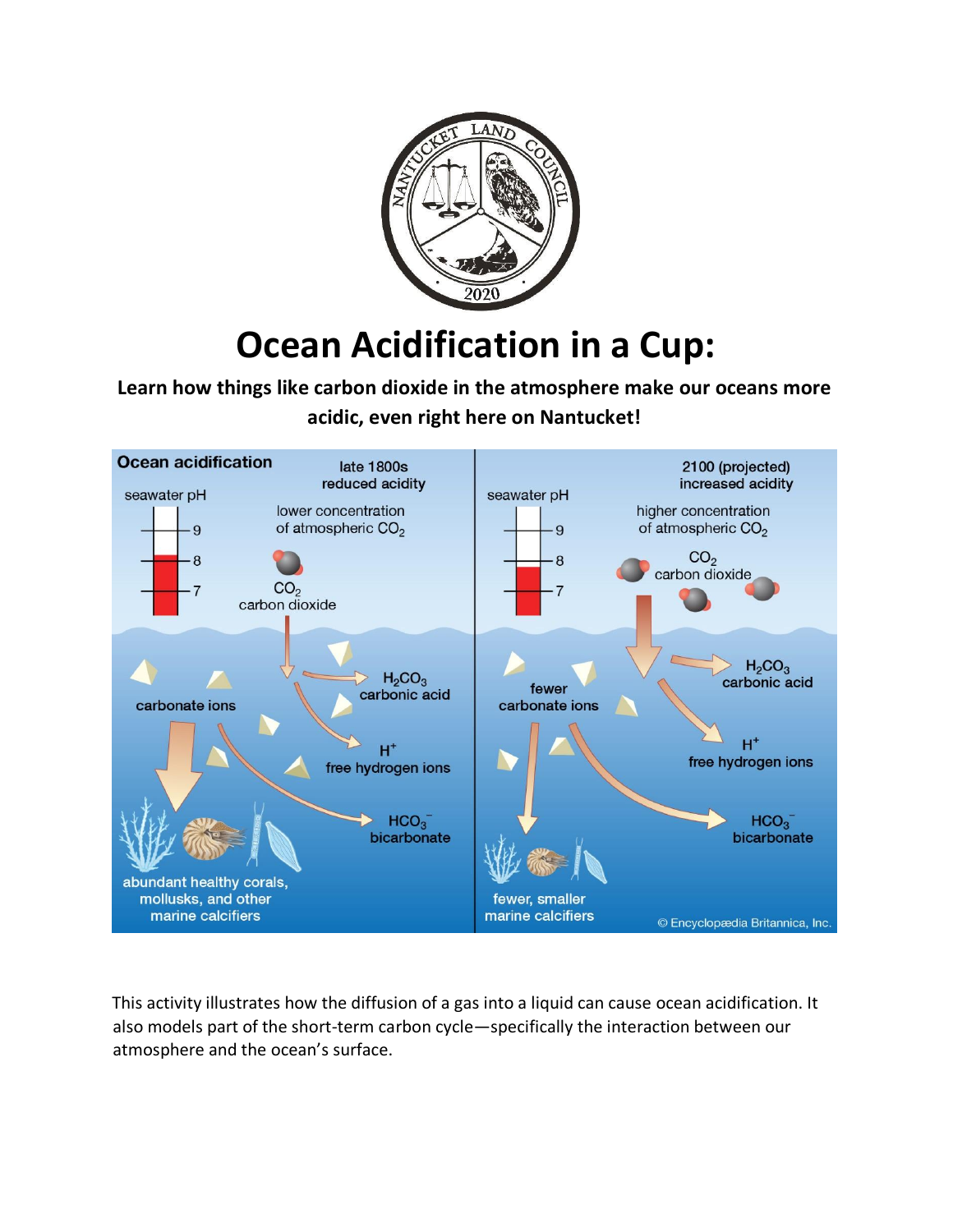Mixing vinegar and baking soda together in the paper cup creates carbon dioxide gas ( $CO<sub>2</sub>$ ). The CO2 gas then *diffuses* into the liquid below. When CO2 gas diffuses into water, the following chemical reaction takes place and results in carbonic acid  $(H_2CO_3)$ :

 $CO<sub>2</sub>$  (aq) + H<sub>2</sub>O  $\rightarrow$  H<sub>2</sub>CO<sub>3</sub>

Carbonic acid dissociates into H<sup>+</sup> and HCO<sub>3</sub>. The increase in H<sup>+</sup> causes the solution to become more acidic.

Carbonic acid is a weak acid. Even so, the presence of this acid affects the pH of the solution. Thus, after a short time, the surface of the indicator solution changes color: from purple to pale pink if you're using cabbage-juice indicator. This color change indicates a pH change caused by the diffusion of  $CO<sub>2</sub>$  gas into the liquid.

Outside of your paper cup, on a much larger scale, atmospheric  $CO<sub>2</sub>$  diffuses into the oceans. Oceans are the primary regulator of atmospheric  $CO<sub>2</sub>$ . Human activities such as burning fossil fuels and changes in land use have increased the amount of carbon dioxide  $(CO<sub>2</sub>)$  in the atmosphere from 540 gigatons of carbon (Gt C) in pre-industrial times to 800 Gt C in 2015.

How could more acidic ocean water affect Nantucket? Think about shell builders, like scallops, who need calcium and prefer more basic (rather than acidic) waters to form their shells. What other creatures could have weaker shells due to ocean acidification? Can you think of any plants or animals that could benefit from a more acidic ocean?

## Materials:

- Safety goggles
- Homemade cabbage juice acid base indicator (instructions below!)
- Two clear 10-oz plastic cups (the tall ones)
- Paper cups, 3-oz size (you'll only use one in the experiment, but keep a few extras at hand just in case)
- Masking tape
- Plain white paper
- Permanent marker
- Baking soda
- White vinegar (baking soda produces CO2 gas when mixed with vinegar, simulating the atmosphere in our experiment)
- Two Petri dishes to use as lids for the plastic cups (or any clear plastic cover you have on hand. Saran wrap works too!)
- Graduated cylinder or measuring spoons
- Gram scale or measuring spoons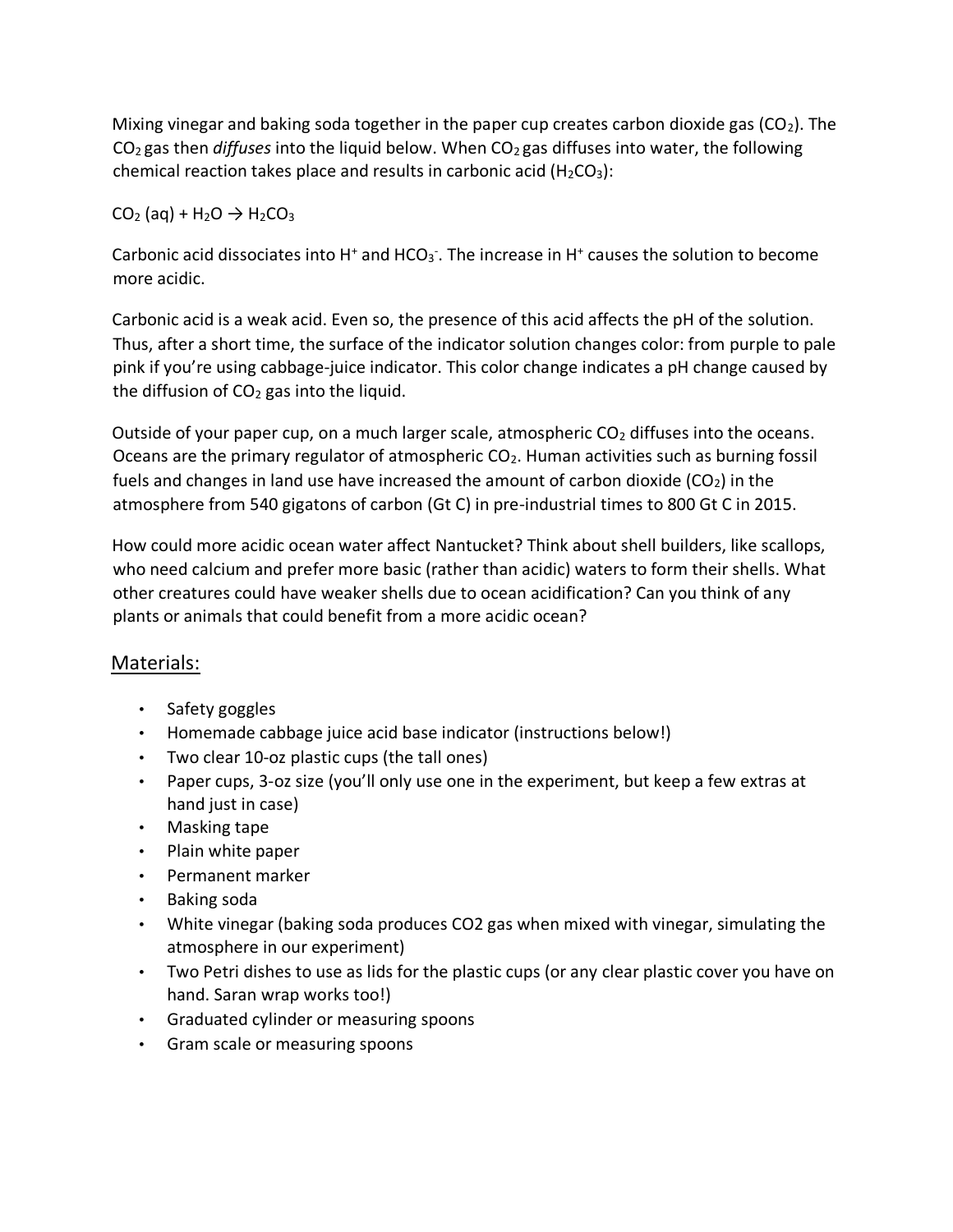## Creating Cabbage Juice Indicator at Home:

Take a quarter of a head of purple cabbage, place it in a blender with water to cover, and blend until you get a uniform puree. Strain the resulting mixture—the purple liquid you're left with is your cabbage-juice indicator. Dilute it with some water and proceed with the experiment. You will need to experiment with the ratio of water to cabbage juice to see what dilution gives you good results. Cabbage-juice indicator turns pink in the presence of an acid.



## Carrying Out the Experiment:

- 1. Put on your safety goggles.
- 2. Pour 1 1/2 fluid ounces (40–50 mL) of cabbage juice indicator solution into each of the two clear plastic cups.
- 3. Add 1/2 teaspoon (2 grams) of baking soda to the paper cup.
- 4. Tape the paper cup inside one of the clear plastic cups containing the indicator solution so that the top of the paper cup is about 1/2 inch (roughly 1 centimeter) below the top of the plastic cup. Make sure the bottom of the paper cup is not touching the surface of the liquid in the plastic cup—you don't want the paper cup to get wet. The second plastic cup containing indicator solution will be your control.
- 5. Place both clear plastic cups onto a sheet of white paper and arrange another piece of white paper behind the cups as a backdrop (this makes it easier to see the change).
- 6. Carefully add 1 teaspoon (about 5-6 mL) of white vinegar to the paper cup containing the baking soda. Be very careful not to spill any vinegar into the indicator solution. Immediately place a Petri dish over the top of each plastic cup.